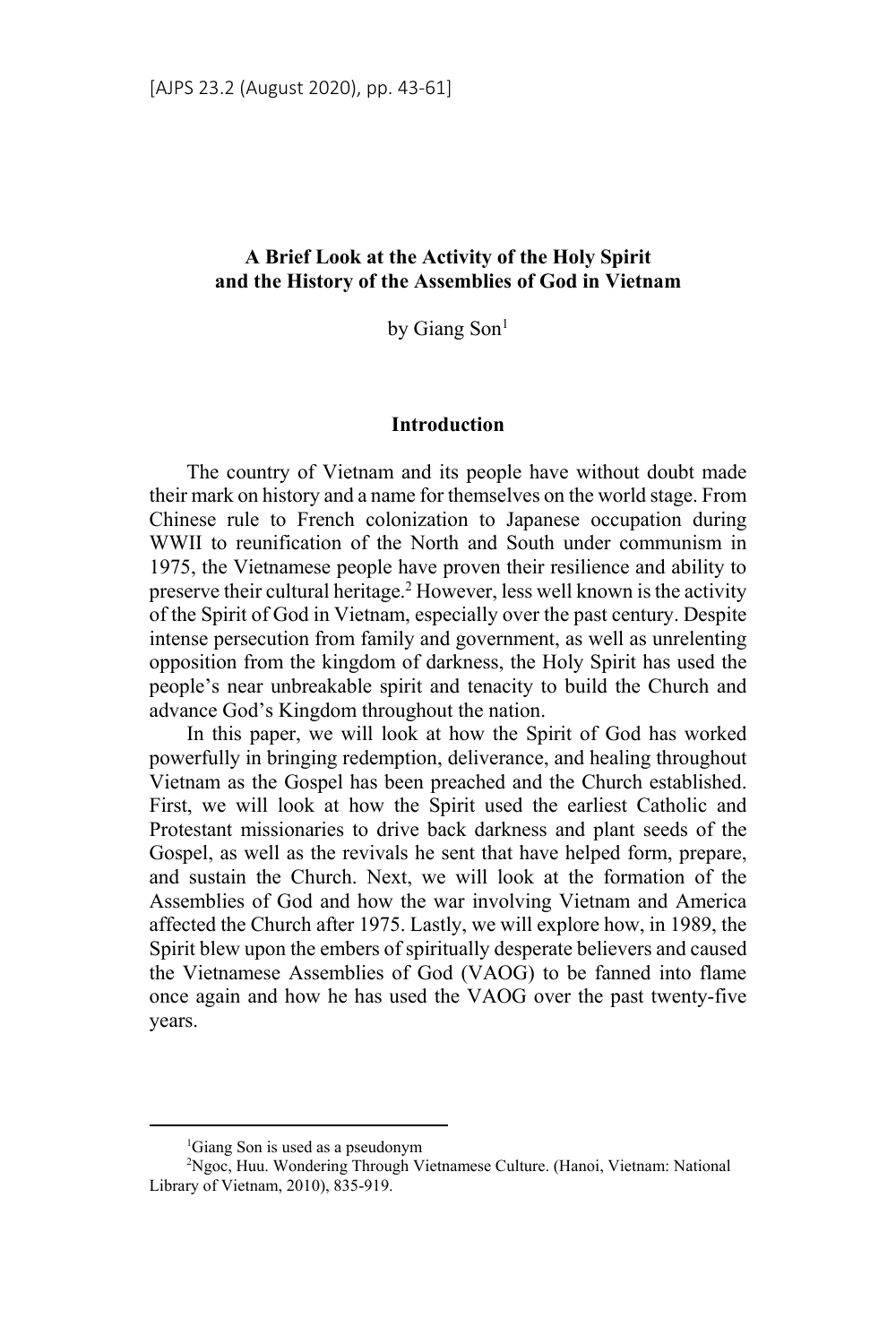#### **Early Years of Catholic Missionary Work (1533-1900)**

The earliest record of any gospel presentation in Vietnam dates back to 1533, when a Christian named I Ni Khu attempted to preach in several villages along the nation's northern coast.<sup>3</sup> According to Phan, "I Ni Khu was probably a Christian pastor who was sailing from Malacca to Macao along the coast of Vietnam and decided to enter the country to preach the Gospel."4 The first convert "could have been Do Hung Vien, the son of a court official by the name of Do Bieu, under King Le Anh Ton (1556- 73)."5

From 1533 to 1624, a splattering of missionaries attempted to establish a work in the north and central parts of the country, but very little resulted from their efforts. However, in 1624, six Jesuit Catholic missionaries landed in Cau Han (present day Da Nang) and successfully established an ongoing work in the area.<sup>6</sup> In that group was Alexander de Rhodes, who had a deep desire to preach the Gospel and see the Church established. He declared,

My sole ambition in my travels has been the glory of my good Captain Jesus Christ and the profit of the souls He conquers . . . Through God's mercy, I sought no other pearls than those Jesus Christ glories to set in His diadem . . . no other amusement beyond giving joy to the angels by converting not a few sinners.7

Within twenty-five years of de Rhodes's arrival in Vietnam, believers numbered in the hundreds of thousands.<sup>8</sup> According to Reimer, their success was marked by these key factors:

De Rhodes' journal and other writings make clear that the spiritual power of the priests in working miracles, healings, and exorcisms played a major part in this growth. It also attracted local shamans and Buddhist monks, who were confronted by

<sup>&</sup>lt;sup>3</sup>Sunquist, Scott W. A Dictionary of Asian Christianity. (Grand Rapids, MI: Eerdmans Publishing Co., 2001), 876. 4

Phan, Peter C. Mission and Catechesis—Alexandre de Rhodes & Inculturation in Seventeenth Century Vietnam. (Maryknoll, NY: Orbis Books, 1998), 8.

<sup>&</sup>lt;sup>5</sup>Sunquist, 876.

<sup>6</sup> Phan, 45.

<sup>&</sup>lt;sup>7</sup>de Rhodes, Alexandre. Rhodes in Vietnam, (Westminster, MD: The Newman Press, 1966).

Reimer, Reg. Vietnams Christians—A Century of Growth in Adversity. (Pasadena, CA: William Carey Library, 2011), 18.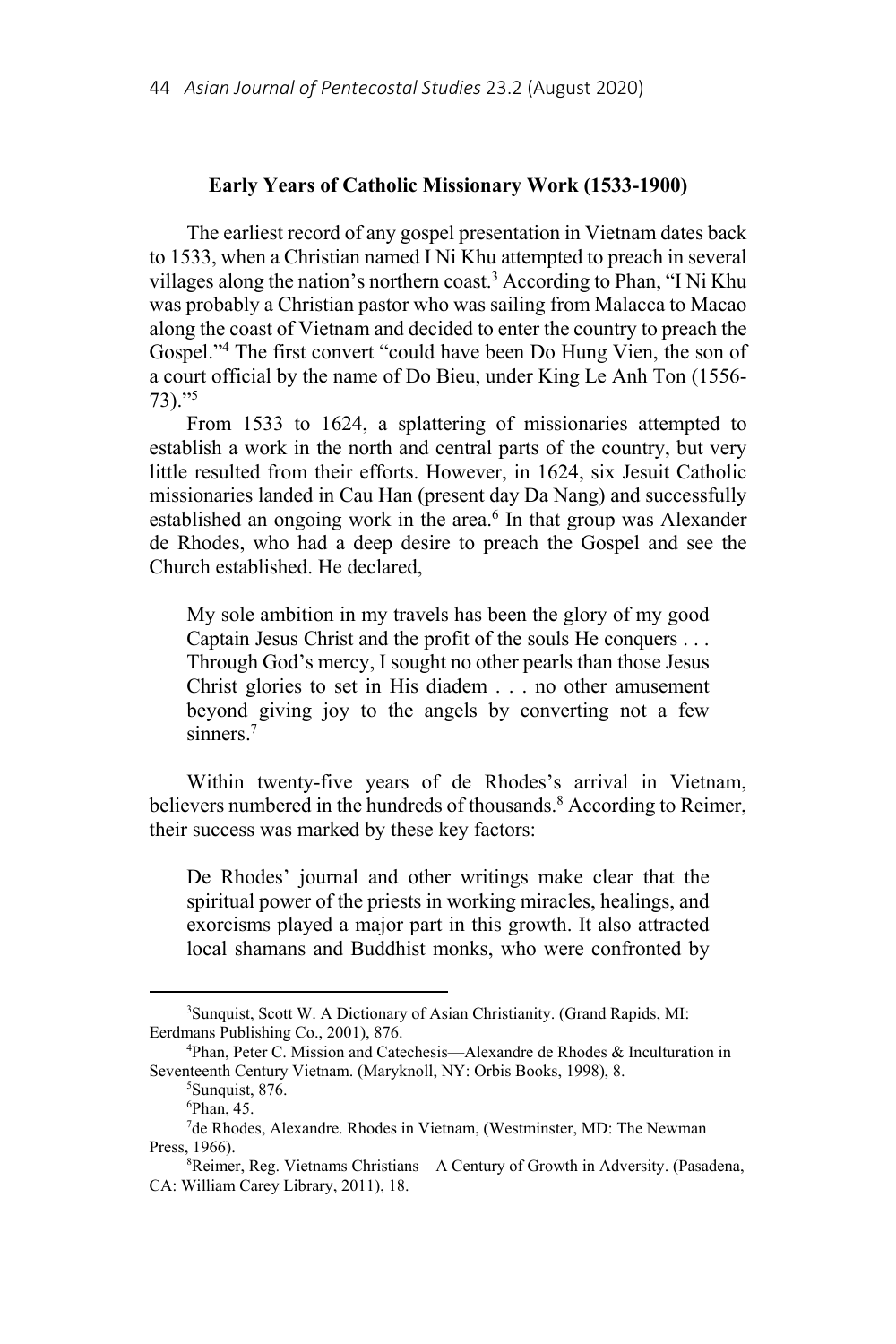God's superior power. . . . These European priests also believed that their [teachings] had been invested with divine power to perform miracles, restore sight, and even raise the dead!<sup>9</sup>

From 1624 until the early 1900s the Catholic church grew but also encountered great persecution. Conservative numbers suggest that at least 130,000 believers were martyred for their faith during the 1800s. Some were strangled, drowned, sawn in two, hacked to death a limb at a time and trampled to death by elephants.<sup>10</sup>

# **First Protestant Missionaries and Early Years of the Protestant church (1900-1945)**

Whether by neglect, difficulty of access, a lack of missionary burden, or mere ignorance of need, the Protestant missionaries did not make their way to Vietnam until nearly 1,900 years after Jesus has given the Great Commission and nearly 300 years after the Catholic missionaries established their first work in the nation. In 1887 A.B. Simpson, a Canadian who was to found the Christian and Missionary Alliance (C&MA), in his magazine *Word, Work, and World*, wrote,

The southeastern peninsula of Asia has been much neglected. The great kingdom of Annam should be occupied for Christ. Why should it not be one of the first fields for a new aggression by the people of God? Finally in the last decade of the nineteenth century, the first protestant missionaries set foot on Vietnamese soil  $^{11}$ 

Although Protestant missionaries had visited Vietnam in 1897, it wasn't until 1911 that the first ones took up permanent residence there. During their early years, God confirmed his word with many conversions plus signs following the preaching of the Word. Thus, within that first decade of missionary activity, "They had seen revival. ..., especially right after World War I when the church doubled itself each year . . . God confirmed their ministry with signs and wonders and many converts."12 One of the pioneer missionaries was E. F. Irwin. In his book, *With Christ in Indo-China*, he often referenced the power of God during those early years:

<sup>9</sup> Ibid.

<sup>&</sup>lt;sup>10</sup>Ibid, 20.

 $11$ Ibid., 25.

<sup>12</sup>Steinkamp, Orrel N. *The Holy Spirit in Vietnam*. (Carol Stream, IL: Creation House, 1973), 13-14.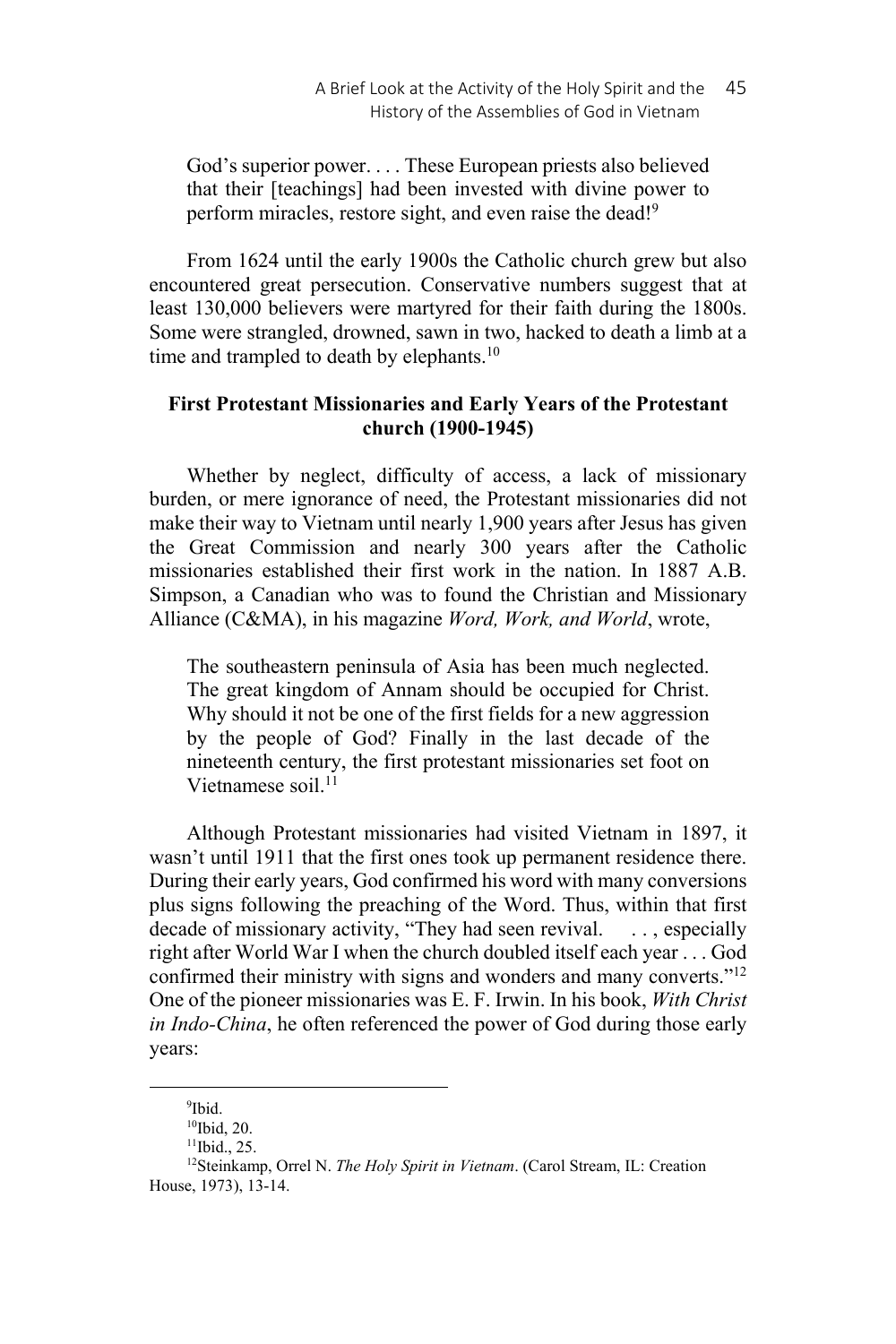They [the Vietnamese people] had believed in demons; they still believed in them, but they learned that Jesus had conquered Satan. . . . They expected interpositions of divine power on their behalf, and they received them. Miracles similar to those recorded in the book of Acts were enacted before our eyes, not because of the faith of the missionaries, but because of the faith of these 'babes in Christ' who expected from their newly found Savior greater power than they had thought belonged to their old enemy the devil. The child of one of the students of the Bible school at Tourane was taken sick. He was unconscious and apparently dead. The father called the Vietnamese pastor, who was led to kneel at the bedside and ask God to raise him up. In a few minutes the boy say (sic) up. Within a couple of hours he was playing outside with the other children. Such answers to prayer were common in the church.<sup>13</sup>

From 1925-1932, many people were saved and churches planted throughout central and southern Vietnam. Reimer notes that,

. . . Scores of converts were also attracted to the Christian way because they witnessed the power of Christ in healing diseases. They found in Christianity a release from the depressing and binding fears of the animistic beliefs. The exorcism of demons and spirits was common. . . . People were delivered from opium addictions. Sorcerers were converted and became evangelists. It was a New Testament kind of movement in many respects.<sup>14</sup>

In 1938, as a result of two years of prayer meetings by a group of students at the Bible School in Da Nang, a great revival broke out among the churches through the ministry of a Chinese Evangelist named John Sung.15 When Sung began preaching in Vietnam, the people did not know what to think of his demonstrative and exuberant style. However, as Reimer notes,

The Holy Spirit broke through! The result was an outpouring of Gods power to purify and renew His people. Leaders and lay people alike experienced deep conviction of sin . . . The powerful preaching of Dr. Sung also burned residual animistic

<sup>13</sup>Irwin, E. F. *With Christ In Indo-China*. (Harrisburg, PA: Christian Publications, 1937), 51.<br><sup>14</sup>Reimer, Reg, 33.

<sup>15</sup>Steinkamp, Orrel N., 15.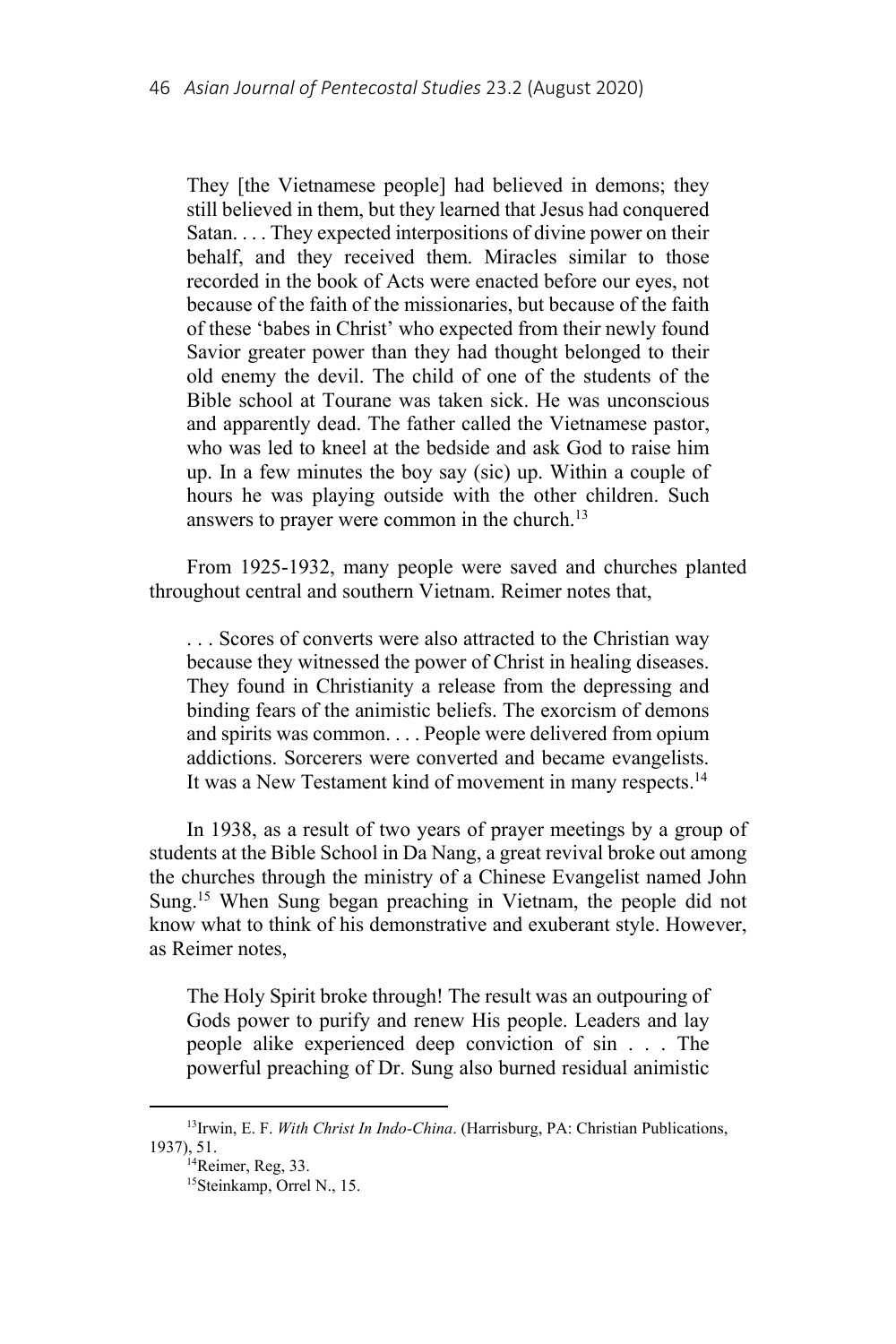beliefs and practices out of the lives of believers. Missionaries reported that they had never seen such power.16

It seems that via this great revival, God was preparing his people for the extremely dark decade that lay ahead; for just two years later, the Japanese would invade Vietnam and soon make a bold advance on Hanoi. That invasion plus World War II, a great famine, and increased persecution made the 1940s incredibly dark days for the Church.17 Over that time, many missionaries in the northern part of the country had to make a difficult decision between their work and their families' wellbeing. Some stayed, but many left.<sup>18</sup>

Not only did the Church face difficulties from 1940 through 1945 due to heavy-handed Japanese rule, but as soon as they were defeated, the French returned, which led to another conflict in northern Vietnam, this time between France and Ho Chi Minh's communist troops. That war ended in the defeat of the French at the Battle of Dien Bien Phu in 1954. Those eight-plus years left the Protestant church battered and bruised and caused a major division in the body of Christ due to the communist curtain that would separate the north from the south for the next several decades.<sup>19</sup>

However, despite the significant trials for the Church during this time, God continued to stir his people with the fires of revival. For instance, in March 1950, God used Rev. H. E. Nelson to deliver a powerful, Spirit-filled message at an annual conference in Da Nang. After his sermon, the church building was filled with people weeping and confessing of sins.20 Duong describes the outcome of this revival thusly: "Revived children became God's vessels to reach their backslidden parents, and many young people devoted their lives to fulltime service."21 In 1951, a spirit of revival continually consumed the national evangelical church of Vietnam, the pastors again becoming passionately evangelistic after many years of spiritual dryness. As a result, the first class of students graduating from the Bible School in Da Nang entered the ministry and brought the first revivals to the tribal people.22

<sup>16</sup>Reimer, Reg, 33.

<sup>17</sup>Steinkamp, Orrel N., 16.

<sup>&</sup>lt;sup>18</sup>Sawyer, Anh Vu. Song of Saigon. (New York, NY: Warner Books, 2003), 59-64. <sup>19</sup>Reimer, Reg. 38.

<sup>20</sup>Orr, Edwin J. *Evangelical Awakenings in Eastern Asia*. (Minneapolis, MN: Bethany Fellowship, 1975), 140.<br><sup>21</sup>Duong, Mary. "History of Revivals In Vietnam." (An unpublished research paper

by the daughter of the current VAOG general superintendent), 4.

 $22$ Duong, 5.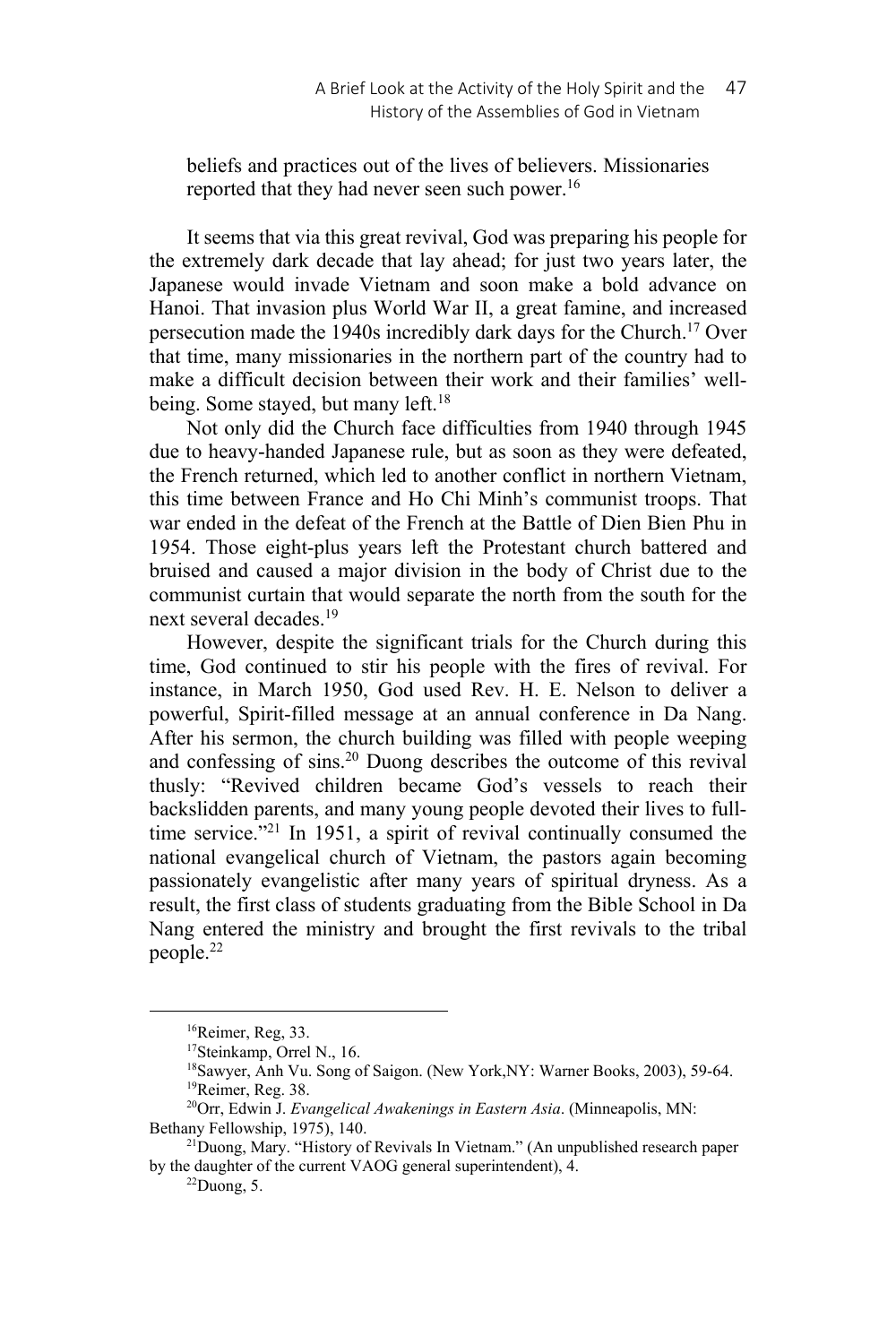Although South Vietnam would enjoy a five-year period of relative peace, another war was in the making that would have an unfathomable impact on the nation and its Christians. In 1962, Ho Chi Minh and his troops began their southward march in an attempt to 'unify' all of Vietnam under the communist government he had established in North Vietnam in 1945. During this time, many missionaries were killed by the Viet Cong and many others taken captive.<sup>23</sup> Steinkamp notes that "Vietnamese Christians and pastors suffered, but always their resilient faith bounced back. Their exploits for God amid the ravages of war would fill volumes."24

## **Season of Growth, Revival, and Growing Persecution (1962-1975)**

As the war between the North and South continued to escalate and the communist troops advanced southward, God once again visited his Church with a powerful move of the Holy Spirit. It began in the mid 1960s as a group of mostly C&MA missionaries sought God for personal renewal in their lives. As the Spirit moved among them, he also 'broke out' among the students at the C&MA Bible School in Nha Trang during a class on the History of Revival being taught by Orrel Steinkamp:<sup>25</sup>

As the Christians repented, confessed their sins and got right with God, the Holy Spirit fell anew and afresh on the believers. This visitation of the Spirit empowered the believers "to be witnesses" just as Jesus had told his disciples to wait until they would "be baptized with the Holy Spirit" who would give them the power to be witnesses. Not only were the Christians in Viet Nam empowered to be witnesses, they were also given many gifts that demonstrated the indwelling power of the Spirit, gifts of tongues, of healing, of prophesy, of evangelism, of helps, of apostleship, of teaching, and of many more signs and wonders. Living in the Christian community in Viet Nam in those days was like walking through the pages of the book of the Acts of the Apostles.26

Mirroring that which occurred in 1938, the revival sent to the Vietnamese church in the late 1960s and early 1970s was a gracious act of God to ready his people for the dark days of persecution that would

<sup>23</sup>Steinkamp, Orrel N. 16.

<sup>24</sup>Ibid, 17.

<sup>25</sup>Reimer, Reg. 50.

<sup>&</sup>lt;sup>26</sup>Hall, Penelope, "Stories from the Revival In Vietnam." An unpublished paper the author gave me in 2014.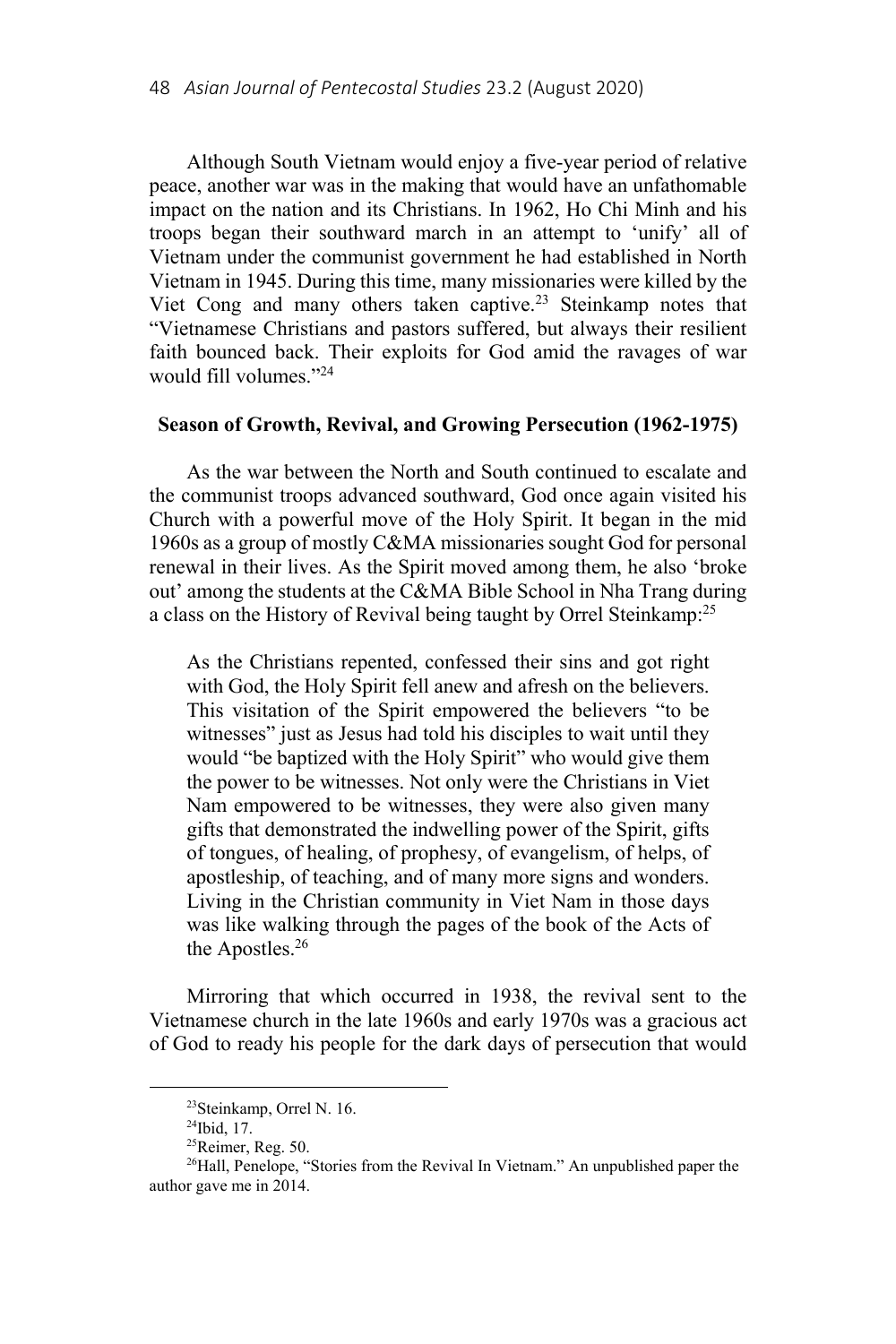come with the fall of Saigon on April 30, 1975. Says Stienkamp, "I always felt it [the revival of the early 70s] was a preparation for the church just prior to the difficult days of trial after the war of reunification. I, with other missionaries, was evacuated from Vietnam. But the Christians suffered greatly."27 Starting in Nha Trang, the revival quickly spread throughout the central highlands, up to Da Nang, and down to Saigon, the Church being set on fire by the Holy Spirit to live holy lives and preach the Gospel with power and authority.

### **Beginning of the Assemblies of God in Vietnam (1970-1975)**

It was during the time of this revival, which had begun among the C&MA missionaries and Bible School students, that God saw fit for the Assemblies of God in Vietnam to be brought forth. As has been the case with authentic Spirit-birthed revivals throughout church history, this one was likewise marked by a renewed sense of God's holiness, repentance from sin, evangelistic fervor, and various Pentecostal manifestations of the Spirit. These manifestations included divine healing, casting out evil spirits, prophetic utterance, words of knowledge, and speaking in tongues.

Although the revival was initiated by hungry believers within the C&MA fellowship, the theological and organizational position of the Vietnamese C&MA church would not allow for a sustained movement of God punctuated by Pentecostal manifestations and workings of the Spirit. Thus, in God's divine plan for the Full-Gospel message to go forth with power, he was not willing for the fire of this revival to die out. In his providence, God called to Vietnam a number of Spirit-filled Assemblies of God missionaries who would be instrumental in stoking that fire and establishing a beachhead for Pentecostal ministry. Through these missionaries, the revival would embrace the Pentecostal power harnessed into a Book of Acts-type of evangelism and church planting. As a result, the Assemblies of God was the first Pentecostal/Full-Gospel fellowship to officially be established in the nation.<sup>28</sup>

Around 1969, Dr. John Hurston, who at that time was serving as a U.S. Assemblies of God missionary in South Korea, became increasingly burdened for Vietnam. Therefore, he made an exploratory trip to Saigon to seek permission from the South Vietnamese government to establish a mission that would be based in the city.<sup>29</sup> Between Hurston's

<sup>&</sup>lt;sup>27</sup>Stienkamp, Orrel, N. Holy Spirit in Vietnam—Afterward. (An unpublished paper as a follow-up to his book, *The Holy Spirit in Vietnam*). 28Reimer, 69.

 $^{29}$ Hurst, Wesley. Vietnam Update: An interview with John Hurston in the early 70s. (Article taken from the AGWM archive files on Vietnam).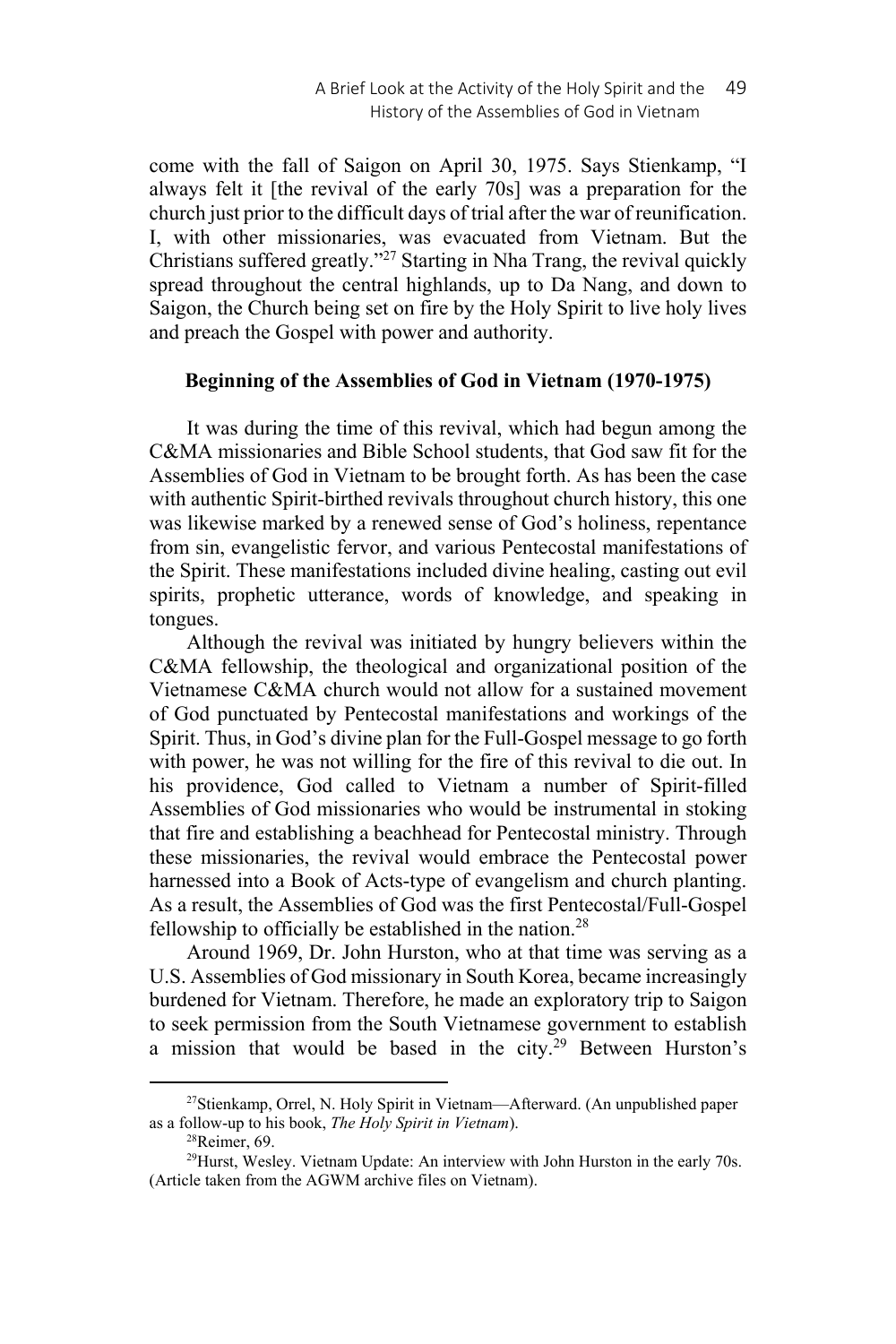exploratory trip in 1969 and his return in 1972 as a resident missionary to South Vietnam, another Assemblies of God couple—Don Warren and his wife—(although not officially appointed missionaries) began relief work among orphans and refugees in Vung Tau:

According to the presentation of Paul Ai, the Vietnamese Assemblies of God (AG) or the Pentecostal church was first started through the relief ministry of Don Warren and his wife in 1970. Together with Cao Than Phat who was an elder of [the] Christian Missionary Alliance (CMA), they started an orphanage. . . . Cao Tan Phat was later baptized in the Spirit. The group grew so fast that they themselves could not meet all the needs of the ministry.30

 As a result of what God began doing through the orphanage work and the surrounding ministry in Vung Tau, the Warrens sent a request to the U.S.-based Assemblies of God Division of Foreign Missions (AG DFM) asking for additional workers. Between 1971 and 1974, the AG DFM responded by sending John and Maxine Hurston, Glen Stafford, Aaron and Linda Rothganger, and Robert and Ginny Tripp.<sup>31</sup> The Hurstons, who led this missionary effort, were the first official Assemblies of God missionaries commissioned to live in Vietnam.<sup>32</sup>

Within three short years, as the fire of the Spirit continued to ignite the hearts of believers for the sake of the Gospel and God's power was being manifested through salvation, deliverance, healing, and baptism in the Holy Spirit, the Assemblies of God was given a license to operate as an official religious entity in Vietnam:

On June 23rd, 1973, The Interior Department of the then Saigon Government issued License #326/BNV/KS 14b signed by Deputy Minister Le Cong Chat, permitting the AG/VN to start operation, then under Rev. Prof. and Dr. John Hurston as The First Superintendent General.<sup>33</sup>

Just two months after that official licensing, the first Vietnamese Assemblies of God church was opened in Vung Tau. "On August 30,

<sup>30</sup>Joshua. Pentecostalism in Vietnam. (*Asian Journal of Pentecostal Studies*, 4/2,  $2001$ ), 315.<br><sup>31</sup>Ibid.

<sup>32</sup>*Mountain Movers Magazine*. September 1994, pg 18. (Article taken from the AGWM archive files on Vietnam).<br><sup>33</sup>Ngo Trung Can, A Brief History of How God the Holy Spirit Has Revisited the

Assemblies of God in Vietnam. (An unpublished paper by Rev. Duong Thanh Lam, current general superintendent of the VAOG) 4.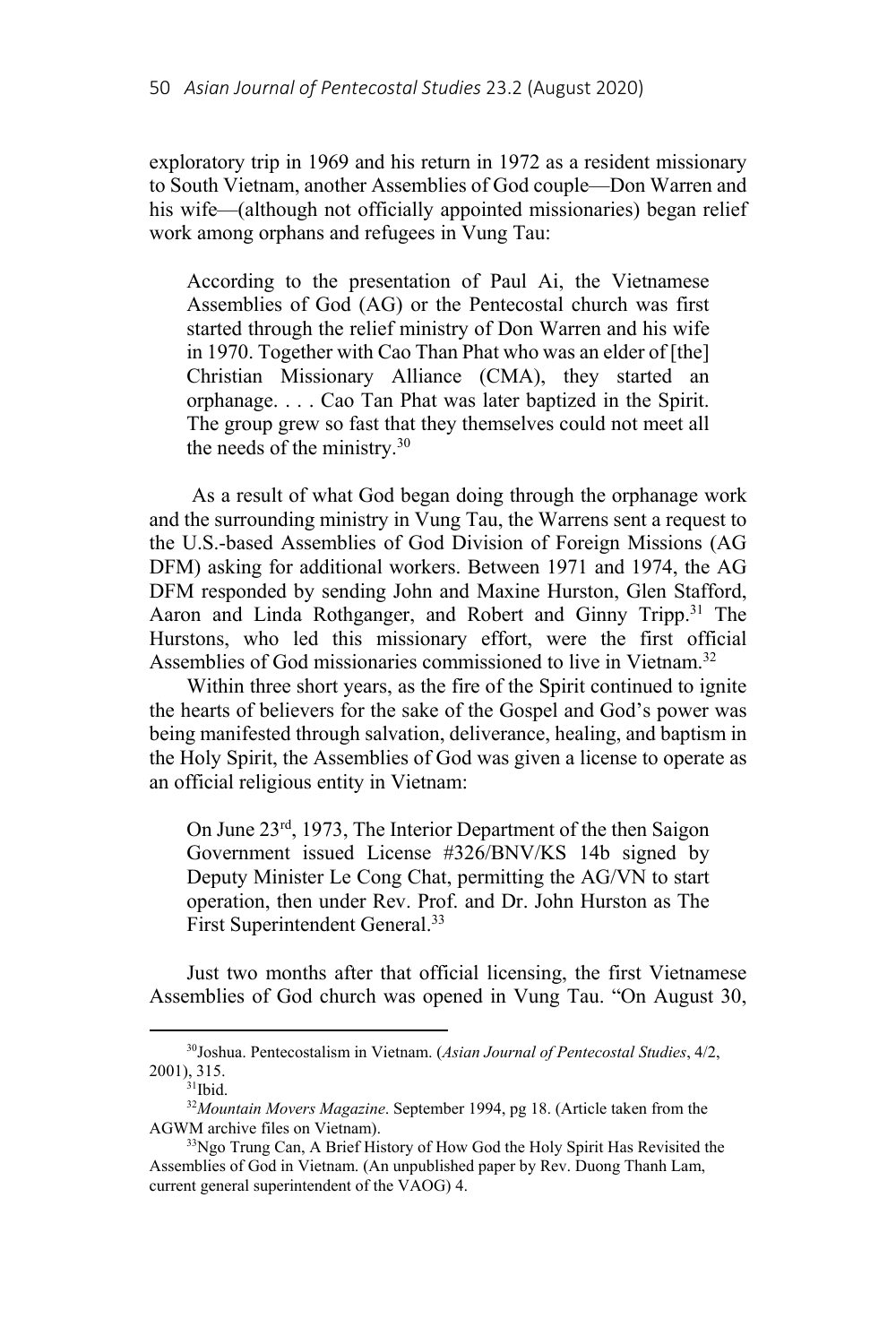1973, our first Assemblies of God church was organized and set in order with 67 charter members—forty of those being Spirit-filled. . . Brother Cao Tan Phat was elected as pastor along with four deacons."34

During the next two years, the Vietnamese Assemblies of God (VAOG) began to grow quite rapidly—from a few hundred people, a central office, five churches, and a small Bible School in  $1973^{35}$  to 10,000 adherents and more than 40 churches in 1975.36 According to Ginny Tripp, over that time, powerful manifestations of the Holy Spirit were often experienced as the missionaries preached the gospel:

In the summer of 1974 we were having special services at the AG chapel at the base of the mountain outside of Da Lat on the road to Phan Rang, which is the area where we were serving as AG missionaries. The AG had built a school, a clinic and a chapel at that location to help with the relocation of the Ra Glai tribal people. With the chapel packed full of people, during one of the services, a lady came to the front for prayer, and she was literally hemorrhaging like the lady who touched helm of Jesus' garment and was healed. She was prayed for and God did a total miracle for her and healed her body. As a result of that, the people kept coming up for prayer; first for salvation, then for healing and then the third time to be filled with the Holy Spirit. It was wonderful to see God powerfully working in the hearts and lives of people who had previously not heard the good news.37

During these early years, the VAOG continually experienced the mighty working of the Spirit of God through salvation and signs following the preaching of the Gospel. "Miracles, signs, and wonders were the normal experience in those days, as should be the case with any truly Pentecostal ministry."38

### **Season of Purification and Persecution (1975-1988)**

On April 30, 1975, when the communist troops captured Saigon "unifying" Vietnam under communism and bringing the war to an end,

<sup>34</sup>Stafford, Glen & Kay. "A church is born." September 27, 1973. (An unpublished letter by the Staffords and taken from the AGWM archive files on Vietnam).<br><sup>35</sup>Ngo Trung Can, 4.

<sup>36</sup>Joshua, 316.

<sup>&</sup>lt;sup>37</sup>Tripp, Ginny. Information obtained via personal interview by the author of this article, September 2015.<br><sup>38</sup>Dao, Hoa Van, Information obtained via personal interview by the author of this

article, August, 2015.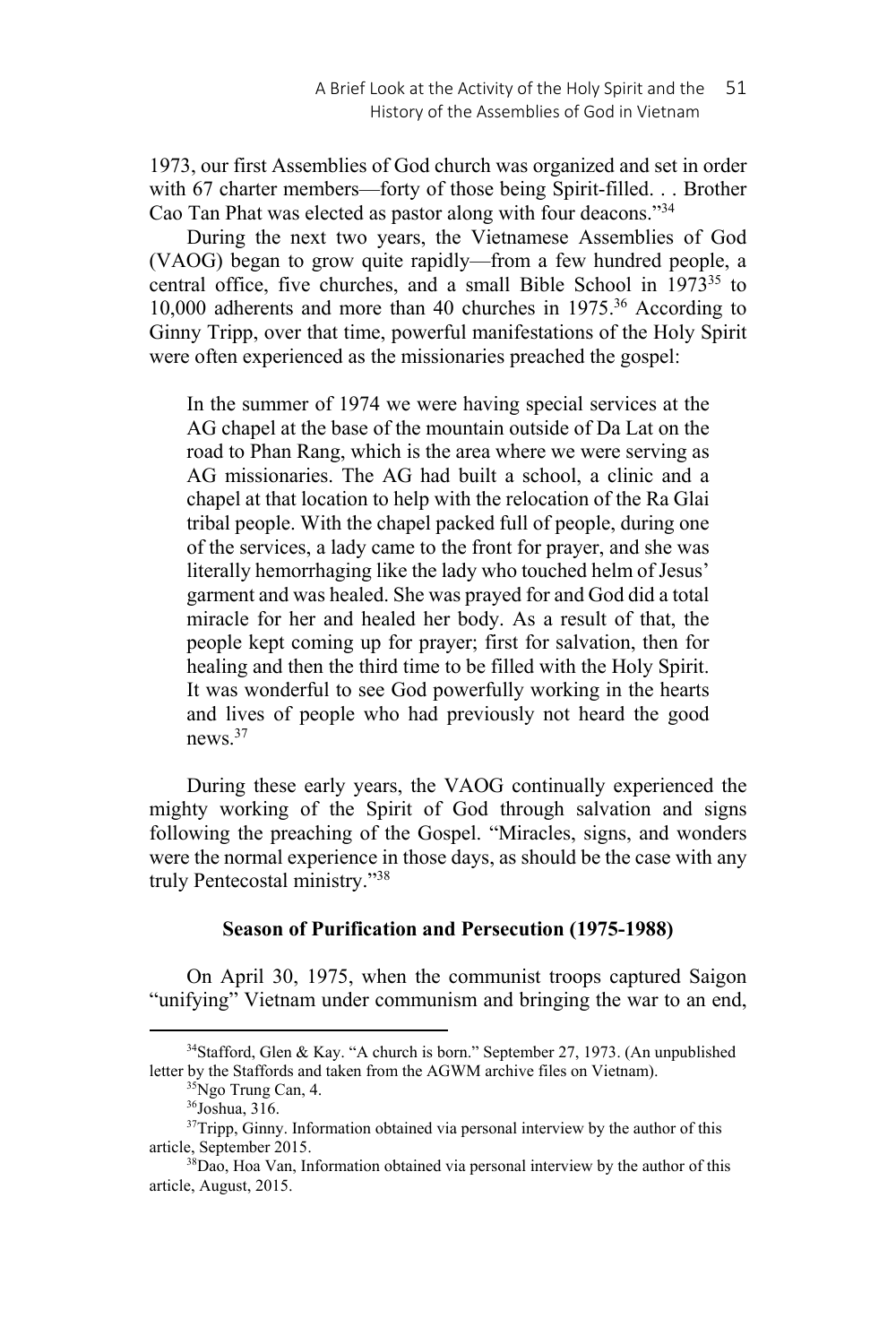most of the religious freedom enjoyed in South Vietnam also came to an end. Soon after, on order from the American Embassy to evacuate, John and Maxine Hurston, who had been the first Assemblies of God missionaries to live in Vietnam, were among the last Americans to leave.39 As the communist government established itself in South Vietnam, by 1976, the newly formed Vietnamese Assemblies of God (plus almost every other religious entity) had its sovereign status revoked and its church properties confiscated.40

At that time, almost all Protestant believers and church organizations, including the VAOG, were forced to come under the Southern Chapter of the Evangelical Church of Vietnam (ECVN-S), which essentially was the general counsel of the C&MA church. Says brother Dao Van Hoa, an early local church leader and translator for the missionary team, "If the leadership team of the newly formed VAOG had included some Vietnamese senior leaders, rather than being almost exclusively made up of foreign missionaries, we might have had a chance to salvage the VAOG after 1975."41 Unfortunately, as a result of the forced merger of Protestant denominations, along with a drastic increase of Christian persecution and political oppression, the Assemblies of God and the fires of the Pentecostal revival seemed to be 'snuffed out.'

During what historians on Vietnam call the "dark decade" (1975- 1985), the Church struggled to maintain its focus and fulfill its mission.<sup>42</sup> One leader describes his experience during this time:

Immediately after the events of April 30, 1975 many of the young VAOG local church leaders were either arrested or felt forced to flee. At that time I was leading churches in Da Lat and Phan Rang and felt that I needed to go to Saigon to check on the well-being of our young church leaders and see if they were keeping the faith in the absence of the foreign missionaries. Twenty days after arriving in Saigon, I was arrested by the communist officials on the faulty accusation that some of the foreign missionaries had been holding firearms at the AG printing press in Saigon. I spent two months and 18 days in prison and was then sentenced to spend 10 years in a

<sup>39</sup>Proctor, Carlton. *Pensacola News Journal*. June 6, 2005, pg. 1-D. (Article taken from the AGWM archive files on Vietnam). 40Joshua, 316.

<sup>41</sup>Dao, Van, Information obtained via personal interview by the author of this article, August, 2015. 42Reimer, 75.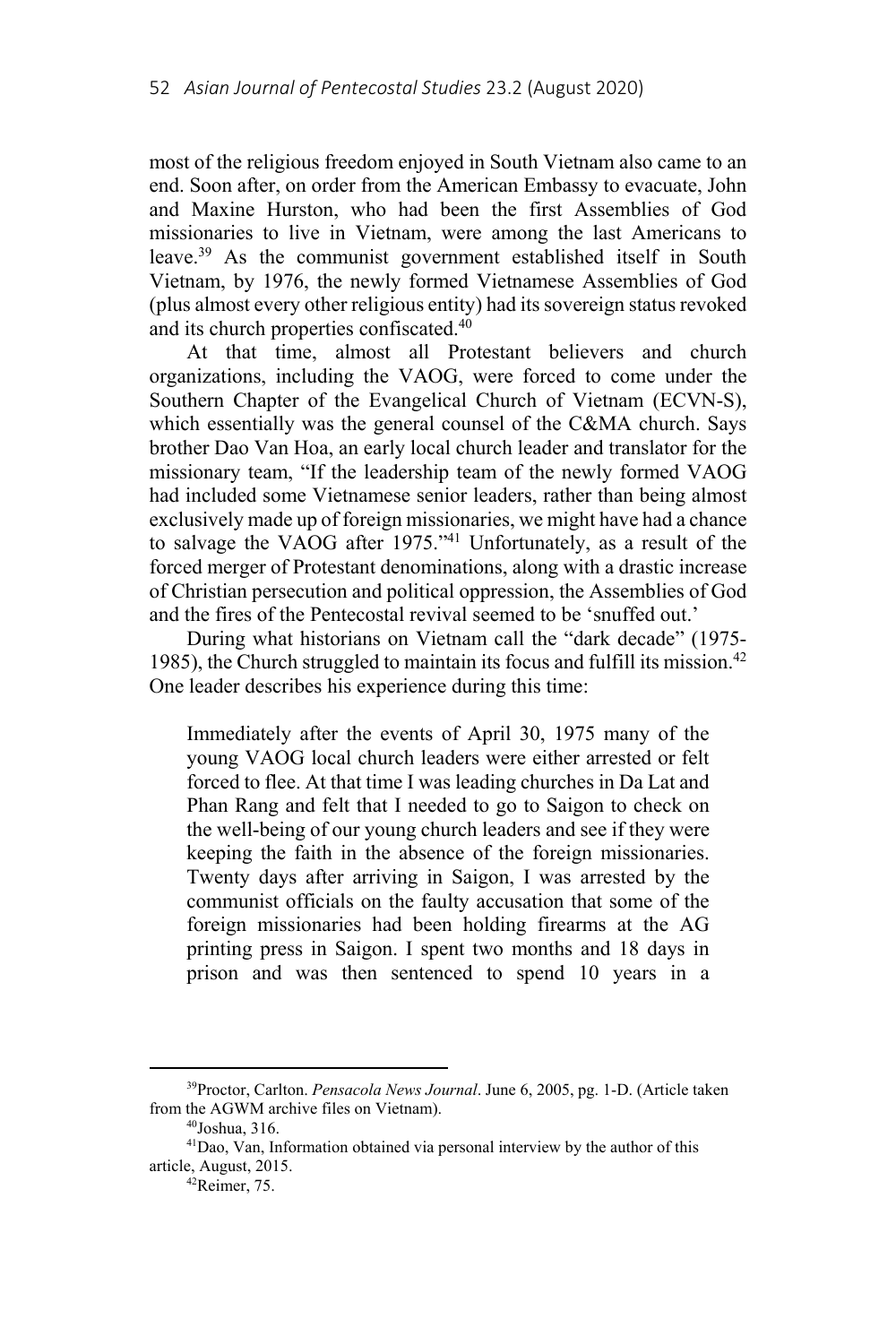reeducation camp, but I must say during my years in the reeducation camp God blessed me greatly.<sup>43</sup>

Although many other Christians in Vietnam could tell many similar stories of the hardships that they faced, nevertheless even in these incredibly dark years, God faithfully graced his people with a touch from Heaven, which Reimer summarizes as follows:

In the early 1980s, following a time of sifting and purification, God visited some churches in Saigon with unanticipated blessing and revival . . . God used many means, including children, to convict Christians and their leaders of their lack of faith and courage  $\ldots$ .<sup>44</sup>

During this unexpected revival among those churches in Saigon and various ethnic minority believers, God showed his power through miracles of healing and deliverance from evil Spirits.<sup>45</sup>

Then in 1988, some thirteen long years after the fall of South Vietnam and dismantling of the VAOG, God once again visited his people with a fresh outpouring of the Spirit as a result of a group of C&MA pastors (many of whom had been part of other denominations before the forced merger) fasted and prayed for ten days. Recalls one church leader concerning that move of God:

With the desire to have the power of the Holy Spirit, about 100 believers fasted and prayed in Saigon, as Jesus' disciples did in Jerusalem. In a fantastic way, the Holy Spirit visited the church, poured out his power, and baptized many spiritually thirsty Christians, giving them spiritual gifts for the service of the Lord.<sup>46</sup> Among those who experienced this outpouring of the Spirit was Tran Dinh Ai [Paul Ai], one of the original members of the Assemblies of God executive committee when it was formed in 1973.47

In 1988, during the days of God The Holy Spirit's visitation to His Church in Vietnam, Pastor Tran Dinh Ai shared with those spiritually touched Christians about [the] baptism of The Holy Spirit, explaining and guiding them into the Pentecostal Faith

<sup>43</sup>Dao, Van. Interview.

<sup>44</sup>Reimer, 60.

<sup>45</sup>Ibid.

 $46$ Duong, 6.

<sup>47</sup>Ngo Trung Can, 5.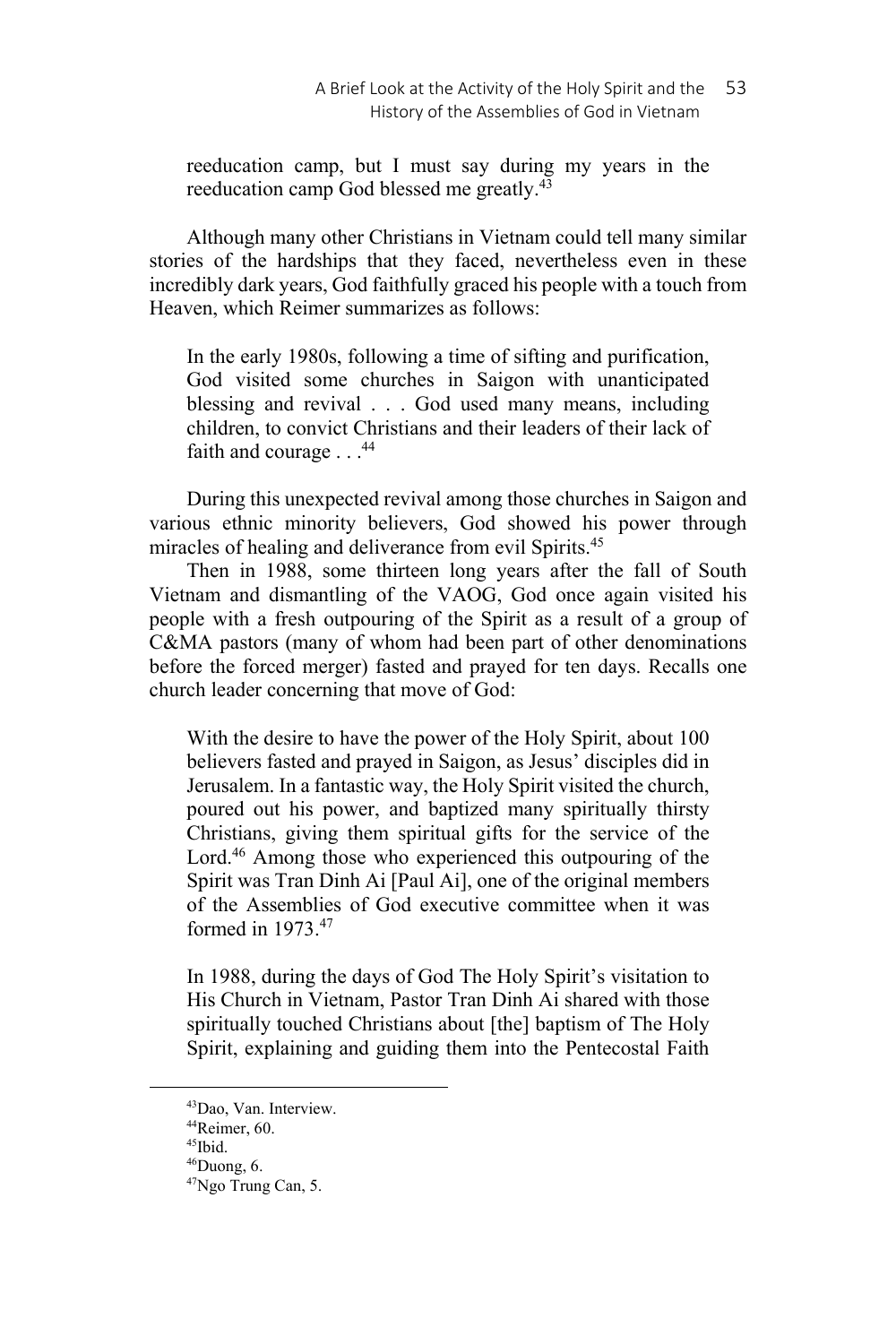and Teachings . . . Everybody enjoyed receiving what had been promised in Acts 1:5 by Our Savior Lord.48

As a result of this outpouring, many of those who experienced this touch of the Holy Spirit were put on probation then expelled from the ECVN-S for "tolerating the practice of speaking in tongues" 49 and other Pentecostal manifestations. Ngo Trung Can continues:

In those days of revival, The Holy Spirit baptized believers not only received the gift of praying in new tongues but also put into practice other granted gifts [such] as: to prophesy, to perform healing miracles, and to expel evil spirits. They boldly went out to remote and dangerous areas to spread the Full Gospel for salvation of many people. They paid a high sacrificial price for the Lord, in terms of strength and energy, of money and time, and even of their own lives when necessary. Numerous children of God were persecuted and put into jail. However, no matter what happened to them, they still proved faithful and kept on going on the difficult but blessed road The Lord had called them to  $50$ 

# **Revival and Re-Opening of the Vietnamese Assemblies of God (1989-1997)**

This re-visitation of the Holy Spirit marked a distinct turning point for the Church in Vietnam, namely for those who had personally experienced the Pentecostal blessing. With more and more people thirsting for revival and being baptized in the Spirit, together with many having been expelled from the C&MA church, the need for reorganization among the Spirit-baptized believers quickly became apparent:

This was the turning point for the explosion of the Pentecostal movement in Vietnam. During that time, God used Tran Dinh Paul Ai, an AG minister who also served as General Secretary of AG before 1975 and many other pastors to restart the Assemblies of God of Vietnam.<sup>51</sup>

<sup>48</sup>Ibid.

<sup>49</sup>Reimer, 70.

<sup>50</sup>Ngo Trung Can, 5.

<sup>51</sup>Joshua, 318.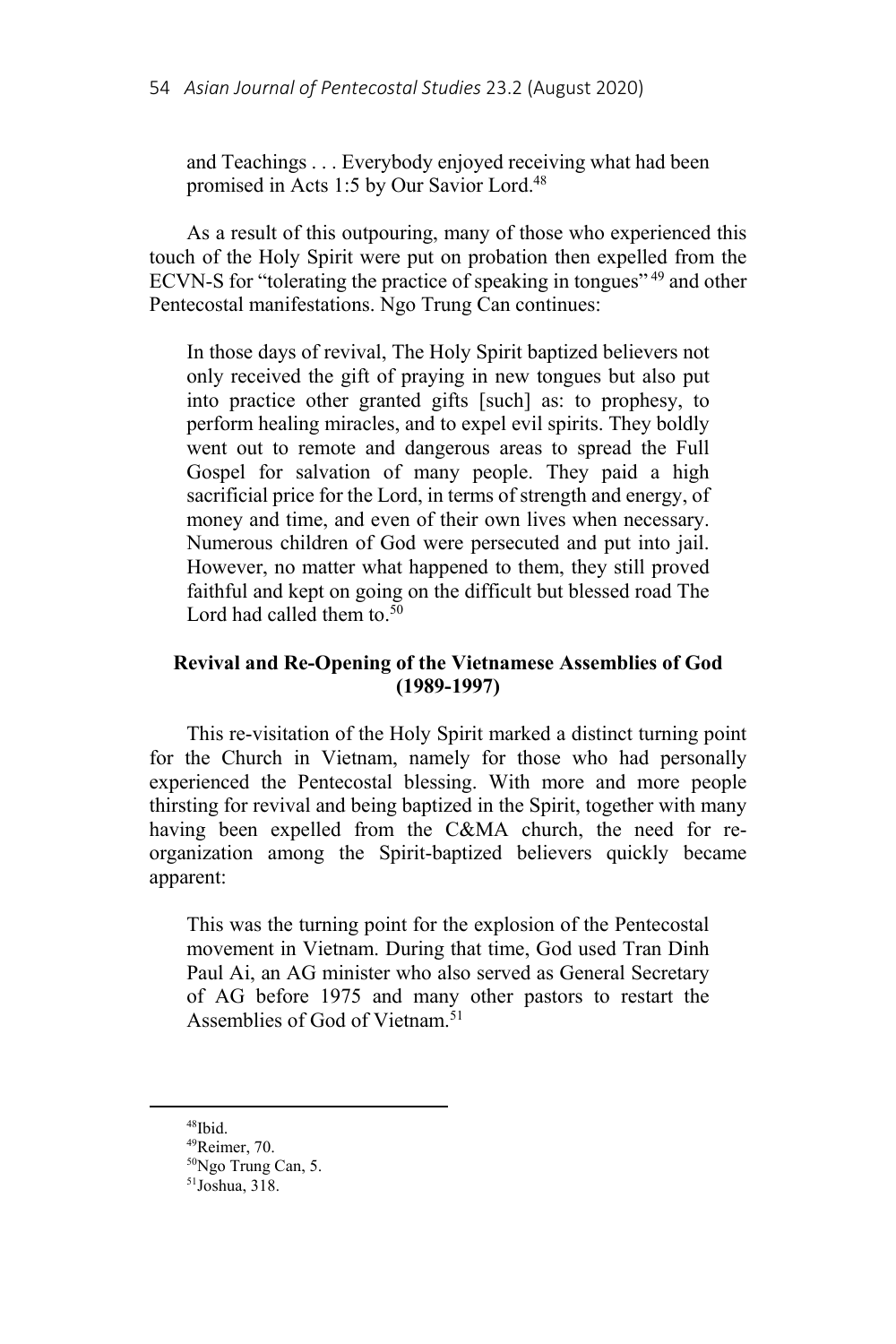Thus in 1989, a Vietnamese Assemblies of God General Council meeting was held and an executive committee elected, with previous general secretary Tran Dinh Paul Ai chosen as general superintendent (garnering 95% of the vote) and Duong Thanh Lam as assistant superintendent.<sup>52</sup>

Additionally, two years before, following four years of negotiations with the Vietnamese government and twelve years absence from the nation, the U.S. Assemblies of God Department of Foreign Missions (DFM) was granted permission to send a delegation, led by Robert Houlihan, to discuss with government officials the possibility of the Assemblies of God re-entering Vietnam for the purpose of relief work.<sup>53</sup> Finally in 1991, Ron Maddux, DFM's area director for Peninsular Asia) received the first visa issued to an AG missionary since the end of the war.<sup>54</sup> By the next year, through various forms of relief work (including drug rehabilitation programs and orphanages), Assemblies of God missionaries were able to re-enter the nation for the purpose of doing relief work.55 And by 1994, there were teams of AG missionaries living in both the northern and southern parts of the country.<sup>56</sup>

On January 16, 1997, at VAOG's General Council meeting, Paul Ai joyously reported that this fledgling group of Spirit-filled believers had grown from 100 spiritually hungry believers (including about twenty pastors) in 1988 to a movement of 180 churches<sup>57</sup> with around 18,000 adherents.58 Also at this meeting, general superintendent Ai stepped down and Duong Thanh Lam was elected to the position.<sup>59</sup> (Rev. Duong continues to serve as VAOG's general superintendent.)

# **New Season and New Leadership for the Assemblies of God (1997-2019)**

Since 1997, the Assemblies of God in Vietnam has continued to grow despite periods of intense persecution and other major setbacks. According to an article by general superintendent Duong appearing on

 $52$  Ibid.

<sup>53</sup>*Pentecostal Evangel*, February 28, 1988, pg 24 (Article taken from the AGWM archive files on Vietnam). 54*Pentecostal Evangel*. November 24, 1991 (Article taken from the AGWM archive

files on Vietnam). 55*Pentecostal Evangel*. November 29, 1992 (Article taken from the AGWM archive

files on Vietnam).<br><sup>56</sup>*Pentecostal Evangel*. April, 5 1998. pg 11 (Article taken from the AGWM archive files on Vietnam).

<sup>&</sup>lt;sup>57</sup>Ngo Trung Can, 6.

<sup>58</sup>Tran-Dinh, Paul Ai, "Vietnam A/G hold Historic General Council." *World Link-*

*Asia Pacifc*. July, 1997, pg 18 (Article taken from the AGWM archive files on Vietnam). 59Ngo Trung Can, 8.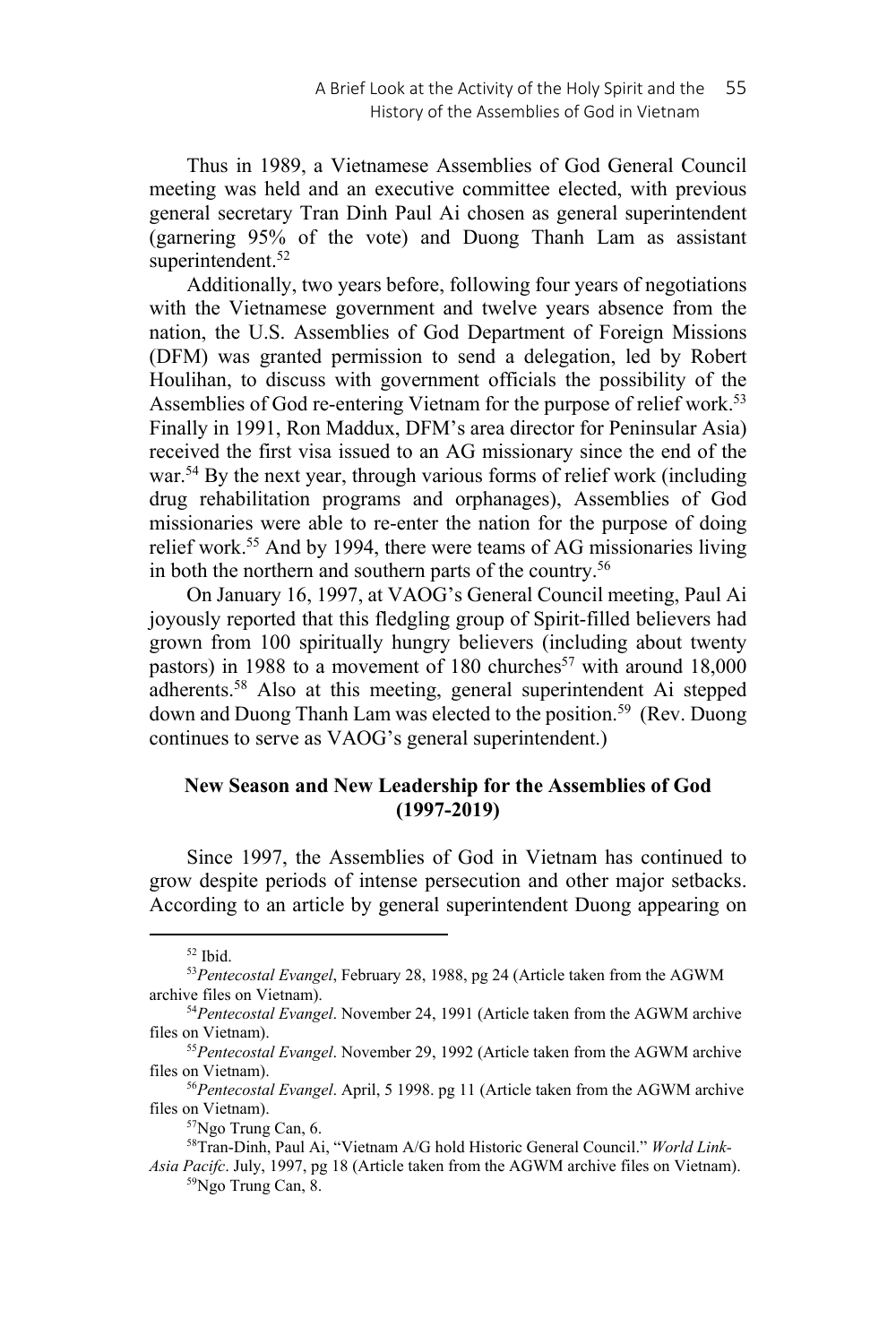the VAOG's official website, following much prayer and fasting and many years of waiting, on October 19, 2009, the VAOG received a oneyear probationary permit from the Vietnamese government.<sup>60</sup> After successfully completing the requirements of that one-year temporary license, on October 20, 2010, it held its first General Council in Ho Chi Minh City as a semi-legal religious entity in post-1975 Vietnam.<sup>61</sup>

Although the 2010 registration marked a significant step forward for the Vietnamese Assemblies of God, it proved to be only a partial registration. It wouldn't be until nine years later that the government's Department of Religious Affairs would officially grant the VAOG full permission to operate as a legal entity in Vietnam in full view of the government. According to the Department's news outlet, "The Assemblies of God of Vietnam held, on October 23, 2019, a solemn ceremony to receive the certificate recognizing its legal entity by the Vietnam government"<sup>62</sup>

Communicating his excitement and gratitude in an email to various friends of the Vietnamese AG, general superintendent Duong wrote,

After 30 years existing and working as an unrecognized denomination, and after 10 years of operating with a partial recognition, we are now being recognized as an official religious organization. Praise the Lord! This is a wide open door that allows us to have church buildings, establish Bible schools, and other activities as an officially organized entity.<sup>63</sup>

In an recent interview, he shared that the Vietnamese Assemblies of God fellowship now had nearly 300 churches and over 34,000 adherents<sup>64</sup> throughout the nation—about  $17,100$  in the south,  $6,600$  in the central highlands, 800 in the central region, and about 9,600 in the north. He also reported that about 40% of VAOG adherents come from ethnic minorities groups and that, after conversion, over 90% of all Assemblies of God believers had received the baptism in the Holy Spirit with the evidence of speaking in other tongues, as was the norm for the early church.<sup>65</sup>

<sup>&</sup>lt;sup>60</sup> http://aogvn.com/loi-ngo (accessed June 12, 2015).<br><sup>61</sup>AG News. *Assemblies of God World Missions*. November 16, 2010. (Article taken<br>from the AGWM archive files on Vietnam).

 $^{62}$ Committee News, Socialist Republic of Vietnam, religion.vn, (accessed March 4, 2020).

 $^{63}$ Duong, Thanh Lam. Email received by the author of this paper in November 2019.  $^{64}$ Duong, Thanh Lam. Information given to the author of this paper in November

<sup>2014.&</sup>lt;br><sup>65</sup>Duong, interview.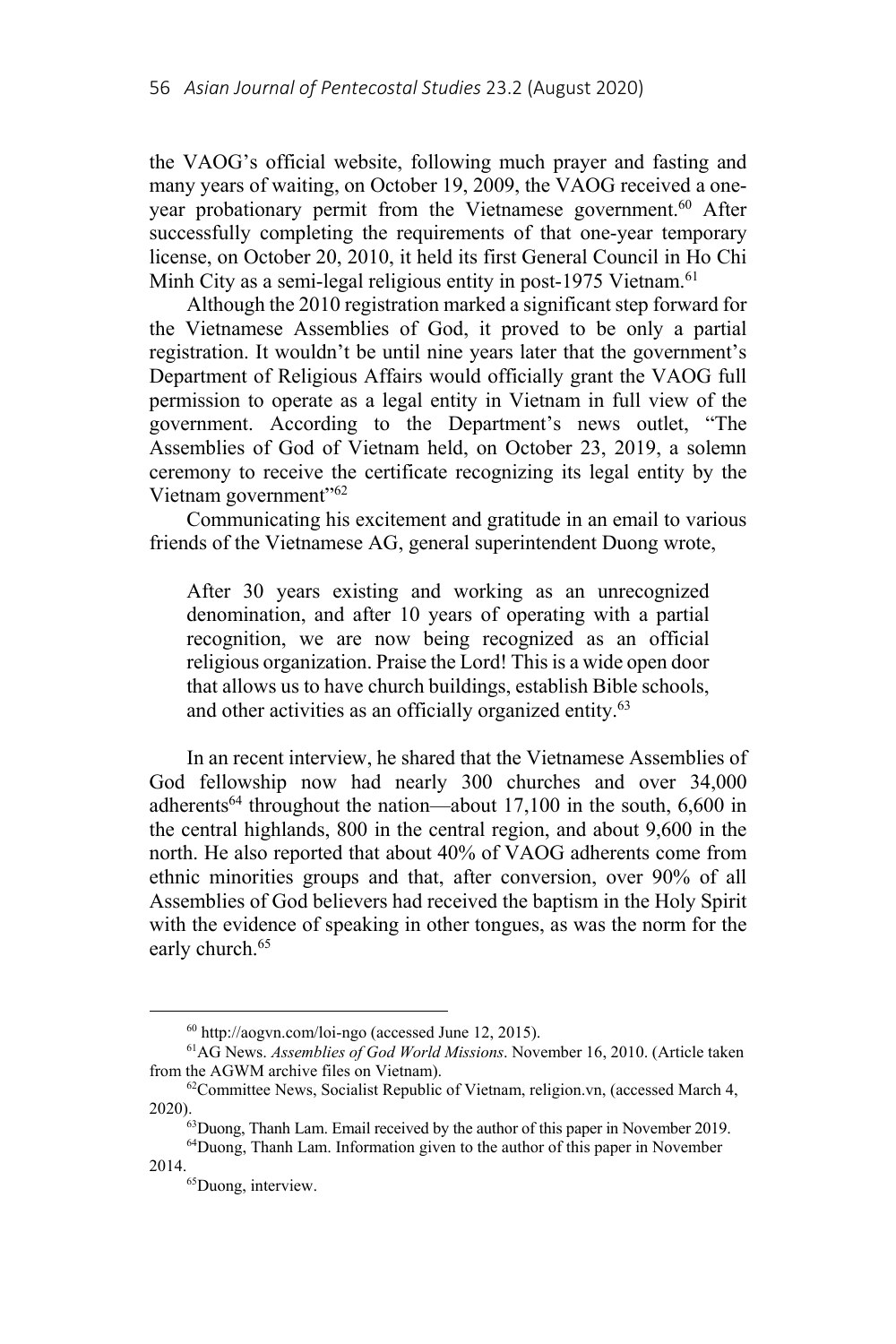#### **Vietnamese Assemblies of God and Bible School Training**

In the early 1970s, one of the priorities of the first AG missionary team was to establish a Bible School for the training of pastors and church leaders. Directed by Rev. Glen Stafford, from 1973 until 1975, the VAOC had a Bible School in Vung Tau.<sup>66</sup> In addition, it also carried out an extensive training program through International Correspondence Institute (ICI). Under direction of AG missionary Aaron Rothganger, by June 1974, the ICI program had enrolled over 22,000 students.<sup>67</sup>

As a result of the legal status achieved by VAOG in 2009, the General Council was able to open a resident Bible School in Ho Chi Minh City that same year. Superintendent Duong and the executive committee firmly believe that this School is key to the future of the Assemblies of God of Vietnam.<sup>68</sup> On June 9, 2015, the School celebrated its second graduating class and marked the end of its sixth year of operations. Over that time, it had enrolled eighty students and celebrated fifty-two graduates from its two- and four-year programs.<sup>69</sup>

In conjunction with the  $30<sup>th</sup>$  anniversary celebration, mentioned above, on October 25<sup>th</sup> 2019, the VAG celebrated 10 years of the operation of the resident Bible School. It was a grand celebration where friends and partners of the school along with most of the alumni as well as current students came together to celebrate all that God has done through the school in its first decade of operation. Superintendent Duong, who also served as the school's director for the first ten years, announced that during the first decade of operation the school had seen about 150 students trained and that an over whelming majority of the gradates have gone into ministry. The celebration was punctuated with praise, worship and joyous celebration, as well as vision casting for the future. The celebration concluded with superintendent Duong announcing that Miss Huyen (Bee) Nguyen would assume the position of school director, stating that he believed that God had called her to move the school into the next season of training and equipping Vietnamese men and women for Kingdom work. The VAOG also continues to maintain several continuing education programs, carried out in various locations throughout the country, for pastors and church leaders who are unable to attend the resident Bible School.

<sup>66</sup>Silas Ya, Personal interview in 2015 with one of the Vietnamese interpreters who worked with the AG missionary team in the early 1970s.<br><sup>67</sup>*Pentecostal Evangel*. Vietnam Explosion. 1974. (Article taken from the AGWM

archive files on Vietnam).<br><sup>68</sup>Duong, Thanh Lam. Email to author in April 2015.

<sup>69</sup>Duong, Thanh Lam. Information emailed from the superintendent's office to the author of this paper.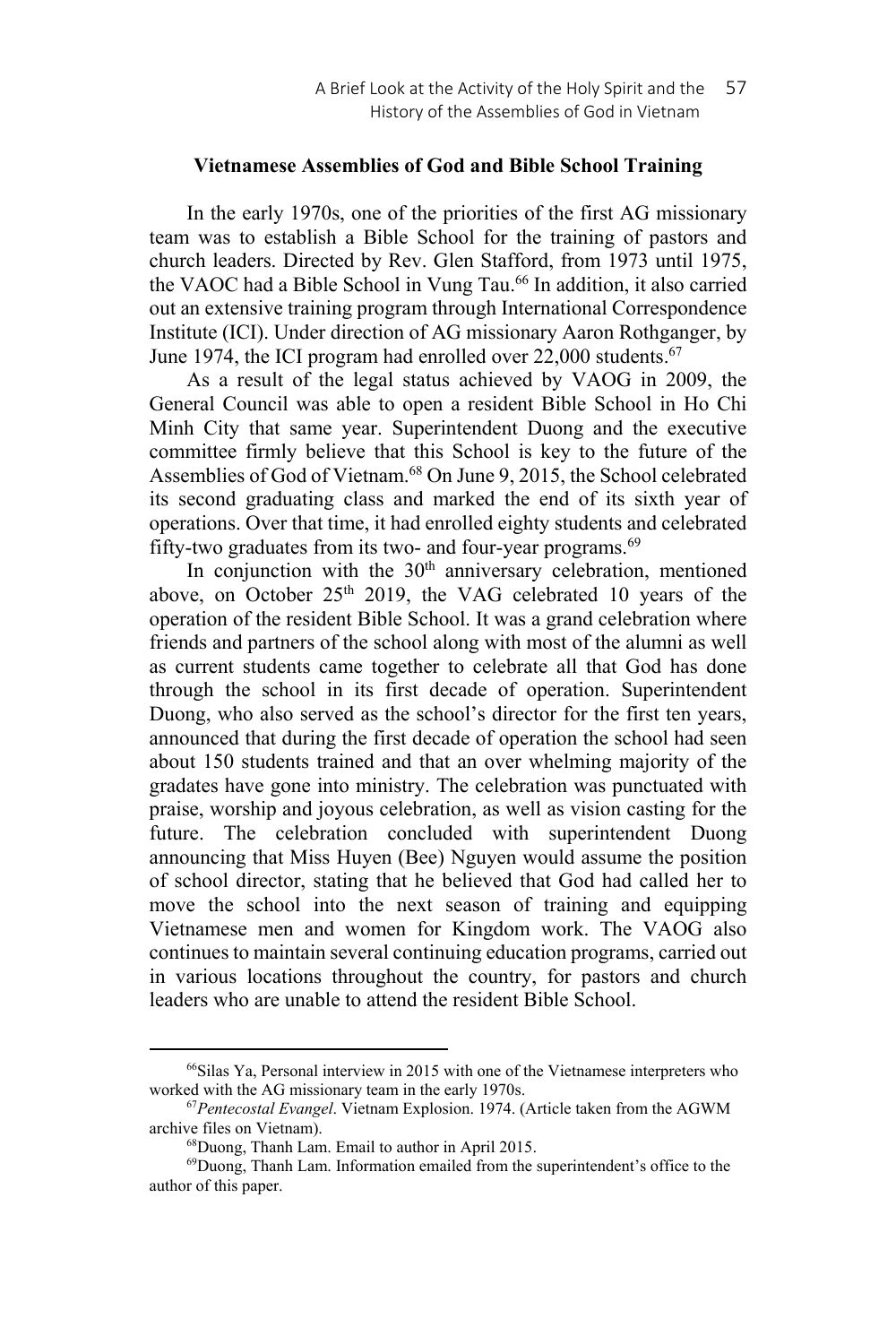### **Vietnamese Assemblies of God and Humanitarian Involvement**

In addition to church planting, evangelism, Bible School training, and leadership development, the Assemblies of God of Vietnam has continued to make humanitarian relief a priority. Throughout the country, there are endless opportunities for the Church to extend a hand in the name of the Lord. God has blessed and used these humanitarian efforts from the very beginning. As already mentioned, the Assemblies of God's very first activity back in 1970 (headed up by the Warrens) centered on addressing the needs of the forgotten and neglected.

From 1970 to 1975, the VAOG gained considerable recognition from the South Vietnam government by caring for orphans, helping refugees, and establishing Teen Challenge drug rehabilitation programs. In the early days of AG missions work during the war, the missionaries recognized that addressing felt needs was one of the major areas where the Church needed to help.<sup>70</sup> In 1971, U.S. missionary John Hurston stated, "Although our mission is not just to give material relief, I wouldn't want to go to Vietnam if I couldn't extend to them a helping hand in their desperate situation."<sup>71</sup>

In the late 1980s and early 1990s, when Vietnam finally began to open back up to western activity in the country, humanitarian relief was again the door that God used to bring AG resident missionaries back into Vietnam. Said Bob Eberling, one of the first such missionaries to re-enter northern Vietnam after the war, "Government restrictions prevent us from preaching and sharing our faith openly, but we share God's love by caring for children and helping meet peoples' needs."<sup>72</sup> By partnering with numerous NGOs and other entities, the Vietnamese Assemblies of God continues to address various humanitarian needs throughout the country. According to superintendent Duong, the VAOG is still working with a number of government agencies to provide medical equipment, wheelchairs, rice, basic housing, and emergency relief during natural disasters.73

In cooperation with the VAOG, Assemblies of God missionaries from numerous countries, including the U.S, France, New Zealand, and Australia, remain involved in various social and humanitarian relief and development projects throughout the country. These projects range from

<sup>70</sup>Hurston, John. "We Must Extend a Helping Hand." *The Pentecostal Evangel*, October 29, 1972 (Article taken from the AGWM archive files on Vietnam).<br><sup>71</sup>Ibid.

<sup>72</sup>Eberling, Bob. Setting a Course In Vietnam. The Pentecostal Evangel. April 5, 1998, pg 11 (Article taken from the AGWM archive files on Vietnam).<br><sup>73</sup>Duong, Thanh Lam. Information given to this paper's author by superintendent

Duong in November 2014.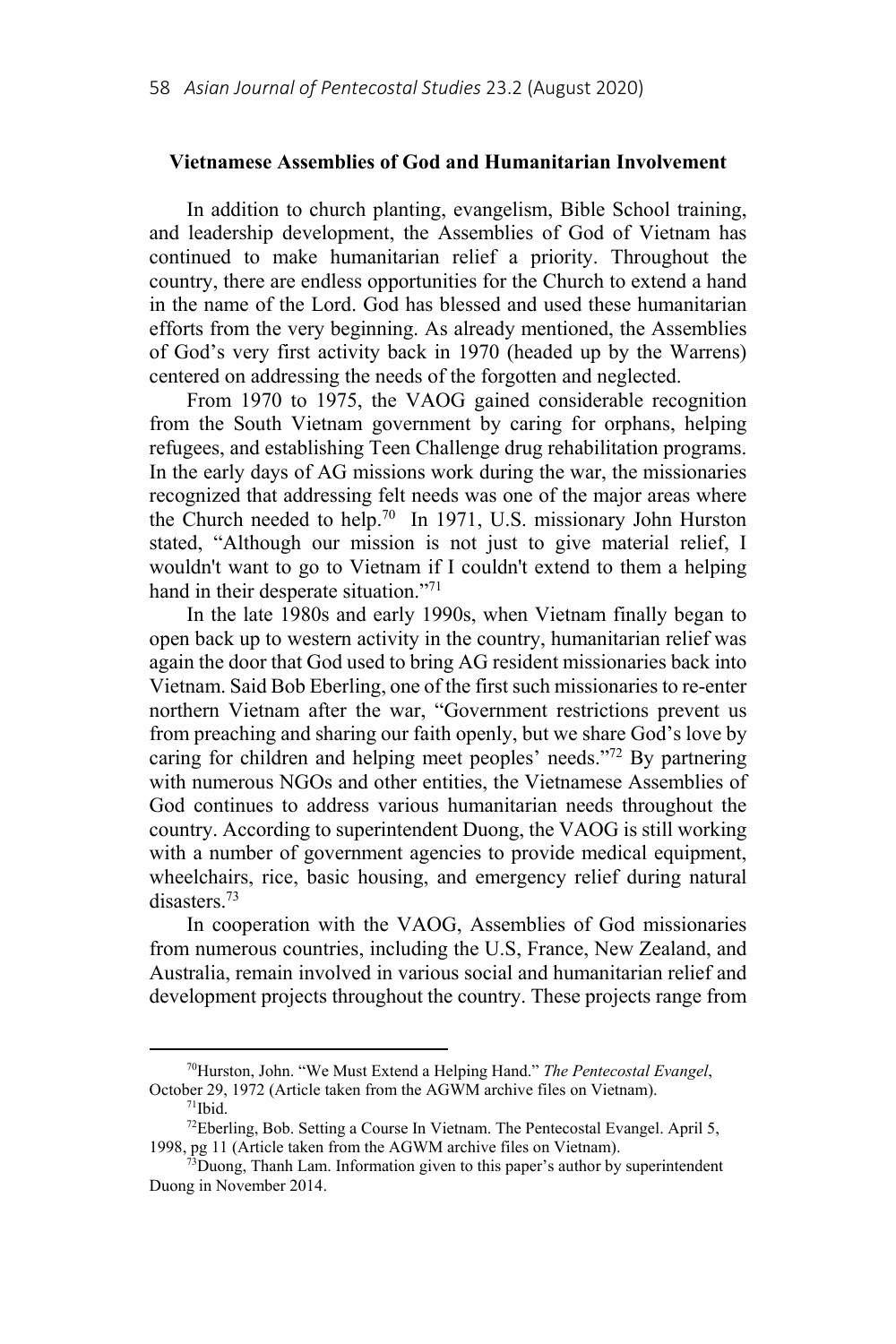long-term livelihood development initiatives to human trafficking rescue and rehabilitation efforts for women to water purification and educational assistance for remote tribal people.

By helping to address these and other social and humanitarian needs, the VAOG is building bridges between the Church and unreached people, as well as between the Church and the government. Through the collective efforts of these projects by missionaries and the VAOG, felt needs are being addressed and relationships of trust established between the Church and the communist government, who has long been skeptical of the Protestant churches.

### **Conclusion**

It would seem that, in light of the persecution that ensued in the wake of establishment of the communist government, especially after the "reunification" in 1975 and continuing up to this day, the Vietnamese Church would have shriveled and died. However, the Gospel is like a seed, and its fruit is the church. Thus, when buried in persecution, that seed doesn't die. Instead, its power is released, and it springs forth with unrestrainable life.

In 1975, at the beginning of country-wide communist rule, there were about 160,000 evangelical believers in Vietnam. But despite four decades of opposition and persecution, today, according to the Vietnamese Census Bureau, there are about 1.4 million evangelical believers in Vietnam—a more than 900% increase.74 To God be the glory! Furthermore, according to secret government documents obtained by the Center For Religious Freedom, Vietnamese government officials have been quoted as saying about the Christian church, "The more we press, the faster it spreads and grows."75

Through the faithful labor of selfless, Spirit-filled Vietnamese pastors and believers as well as foreign missionaries, God is continuing to write the story of revival, redemption, and transformation throughout the nation. And although still riddled with political challenges from the communist government, $76$  cultural difficulties, and deep-seated strongholds of spiritual darkness, through the power of the Holy Spirit, the ripe fields of Vietnam will continue to be harvested and the fire of revival will continue to burn until all have heard the saving message of Jesus Christ.

<sup>74</sup>Reimer, 1.

<sup>75</sup>Ibid, 107.

<sup>76</sup>Taylor, Philip. *Modernity and Re-enchantment-Religion in Post-revolutionary Vietnam*. (Singapore, China: Institute of Southeast Asian Studies, 2007), 8.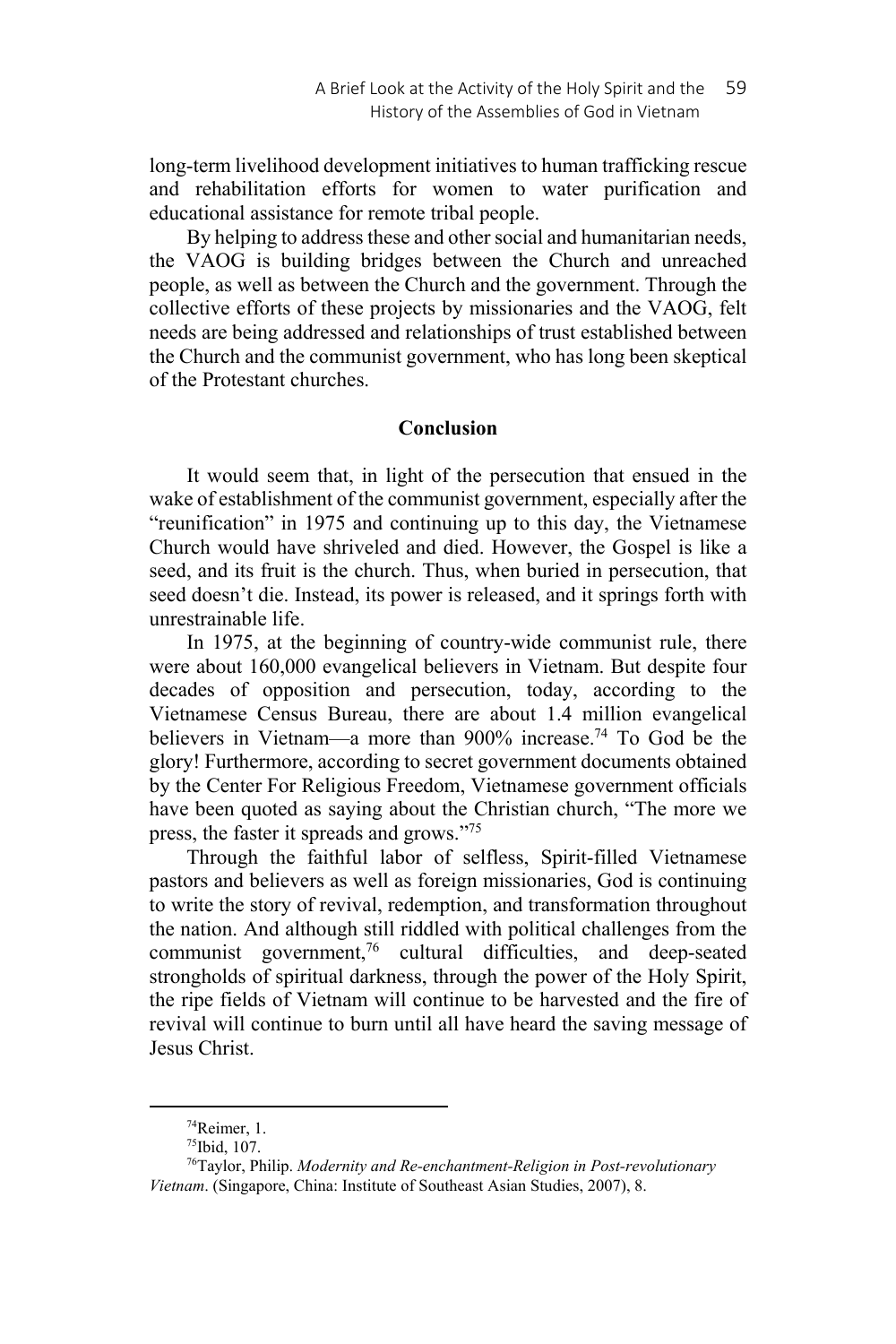### **Sources Cited**

Anderson, Allan Heaton. *An Introduction to Pentecostalism: Global Charismatic Christianity, 2nd ed*. Cambridge: Cambridge University Press, 2014.

Author Unknown. "AG News." *Assemblies of God World Missions* (November 16, 2010), n.p.

\_\_\_\_\_\_\_\_."Article Title: unknown." *Pentecostal Evangel* (February 28, 1988): obtained from AGWM Achieves as a scanned clipping with missing bibliographic info.

\_\_\_\_\_\_\_\_. "unknown." *Pentecostal Evangel* (November 24, 1991): obtained from AGWM Achieves as a scanned clipping with missing bibliographic info.

\_\_\_\_\_\_\_\_. "unknown." *Pentecostal Evangel*. November 29, 1992: obtained from AGWM Archives as a scanned clipping with missing bibliographic info.

\_\_\_\_\_\_\_\_. "Thailand." *Foursquare Missions International*. http://www.foursquare missions.org/donate/country/thailand/ (accessed August 8, 2017).

Can, Ngo Trung. *A Brief History of How God the Holy Spirit has Revisited the Assemblies of God in Vietnam* (Unpublished paper, n.d.)

Dao, Van. *Personal Interview by author* (Saigon Vietnam: 2015).

Duong, Thanh Lam. *Email Correspondence by author* (Hanoi Vietnam: 2015).

\_\_\_\_\_\_\_\_. *Email Correspondence by author* (November 2014).

Eberling, Bob. "Setting a Course in Vietnam." *The Pentecostal Evangel* (April 5, 1998): 11.

Hall, Penelope. *Stories from the Revival in Vietnam*. Unpublished paper, 2014.

Hurst, Wesley. "Vietnam Update." *Interview with John Hurston in the Early 70s* (Springfield MI: Assemblies of God World Missions, n.d.).

Hurston, John. "We Must Extend a Helping Hand." *The Pentecostal Evangel* (October 29, 1972): n.p.

Irwin, E. F. *With Christ in Indo-China*. Harrisburg PA: Christian Publications, 1937.

Le, Vince. "The Pentecostal Movement in Vietnam." In *Global Renewal Christianity: Volume One Asia and Oceania*, edited by Vinson Synan and Amos Yong, 181-195. Lake Mary FL: Charisma House, 2016.

Ngoc, Huu. *Wondering Through Vietnamese Culture*. Hanoi: National Library of Vietnam, 2010.

Orr, Edwin J. *Evangelical Awakenings in Eastern Asia*. Minneapolis: Bethany Fellowship, 1975.